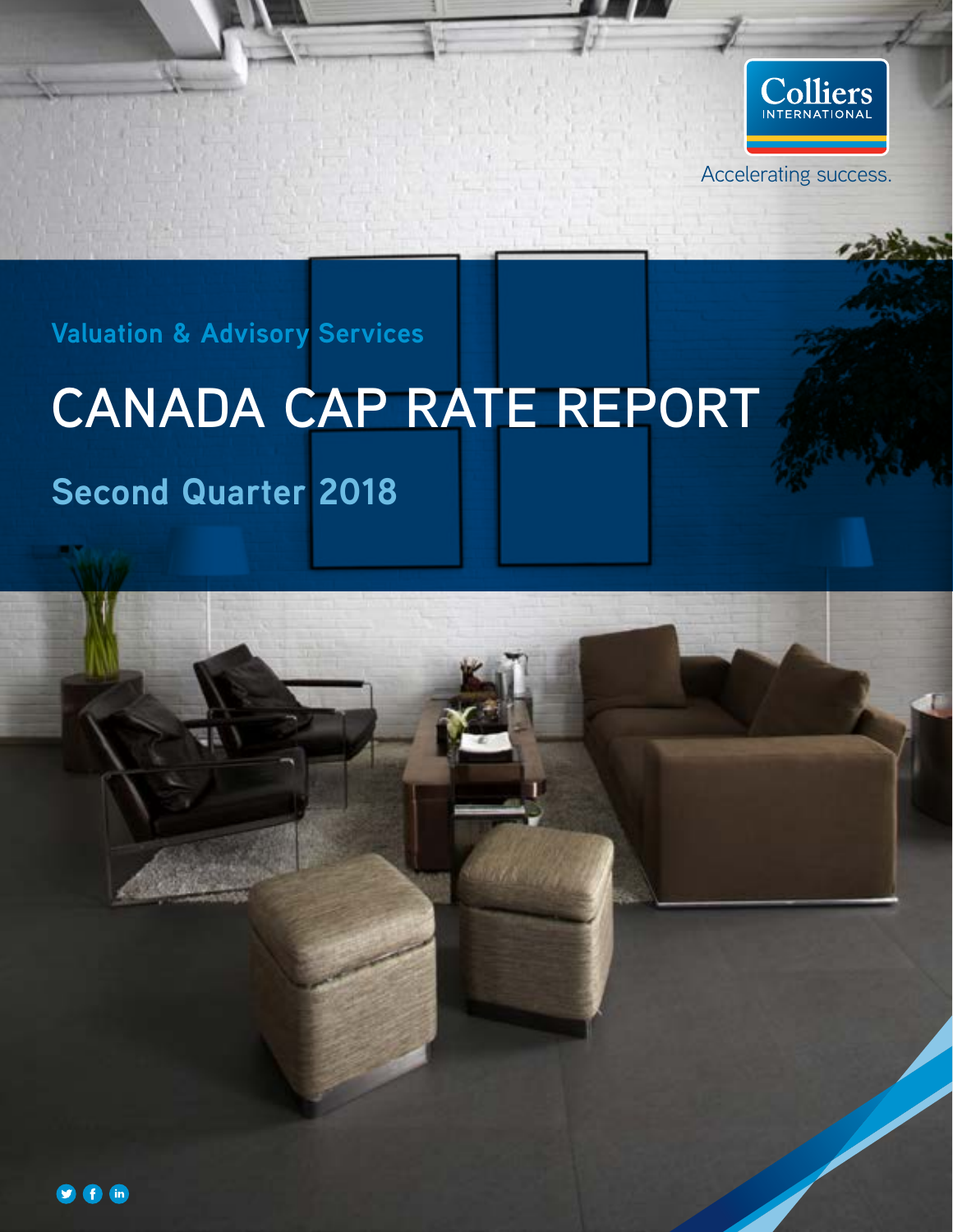

| <b>DOWNTOWN OFFICE</b> |             |            |                   |                |   |  |  |  |
|------------------------|-------------|------------|-------------------|----------------|---|--|--|--|
|                        | Α           |            | <b>TREND</b><br>B |                |   |  |  |  |
| <b>LOW</b>             | <b>HIGH</b> | <b>LOW</b> | <b>HIGH</b>       | $\overline{A}$ | B |  |  |  |
| 3.75%                  | 4.75%       | 4.50%      | 5.50%             |                |   |  |  |  |

| <b>SUBURBAN OFFICE</b> |             |            |             |                |              |  |  |  |
|------------------------|-------------|------------|-------------|----------------|--------------|--|--|--|
|                        | A           | <b>B</b>   |             |                | <b>TREND</b> |  |  |  |
| <b>LOW</b>             | <b>HIGH</b> | <b>LOW</b> | <b>HIGH</b> | $\overline{A}$ | B            |  |  |  |
| 6.00%                  | 6.75%       | 6.50%      | 7.50%       |                |              |  |  |  |

| <b>INDUSTRIAL</b> |                 |                       |             |   |   |  |  |  |  |
|-------------------|-----------------|-----------------------|-------------|---|---|--|--|--|--|
|                   | SINGLE-TENANT A | <b>MULTI-TENANT B</b> |             |   |   |  |  |  |  |
| <b>LOW</b>        | <b>HIGH</b>     | <b>LOW</b>            | <b>HIGH</b> | А | в |  |  |  |  |
| 475%              | 5.50%           | 5.50%                 | 6.25%       |   |   |  |  |  |  |

| <b>RETAIL</b> |                         |            |                                       |            |              |              |          |   |
|---------------|-------------------------|------------|---------------------------------------|------------|--------------|--------------|----------|---|
|               | <b>REGIONAL / POWER</b> |            | <b>STRIP MALL</b><br><b>COMMUNITY</b> |            | <b>TREND</b> |              |          |   |
| <b>LOW</b>    | <b>HIGH</b>             | <b>LOW</b> | <b>HIGH</b>                           | <b>LOW</b> | <b>HIGH</b>  | $\mathsf{R}$ | <b>C</b> | S |
| 4.25%         | 5.00%                   | 5.25%      | $6.00\%$                              | 4.75%      | 5.75%        | 43           |          |   |

| <b>MULTIFAMILY</b> |                  |                 |             |              |   |  |  |  |
|--------------------|------------------|-----------------|-------------|--------------|---|--|--|--|
|                    | <b>HIGH-RISE</b> | <b>LOW-RISE</b> |             | <b>TREND</b> |   |  |  |  |
| <b>LOW</b>         | <b>HIGH</b>      | <b>LOW</b>      | <b>HIGH</b> | н            | ь |  |  |  |
| 3.50%              | 4.50%            | 3.25%           | 4.25%       |              |   |  |  |  |

| <b>HOTEL</b> |                           |                       |             |                        |             |   |              |  |  |
|--------------|---------------------------|-----------------------|-------------|------------------------|-------------|---|--------------|--|--|
|              | <b>URBAN FULL SERVICE</b> | <b>SELECT SERVICE</b> |             | <b>LIMITED SERVICE</b> |             |   | <b>TREND</b> |  |  |
| LOW          | <b>HIGH</b>               | <b>LOW</b>            | <b>HIGH</b> | <b>LOW</b>             | <b>HIGH</b> | U | S            |  |  |
| 4.50%        | 550%                      | 5.50%                 | 6.75%       | 7.00%                  | 8.00%       |   |              |  |  |



#### **TIM LOCH**

Director, Greater Toronto Area +1 416 816 7413



#### **WHAT'S TRENDING**

The first half of 2018 has seen even further improvement in both office and industrial fundamentals as vacancy rates continue to drop and rental rates continue to rise for quality buildings throughout the GTA. It is therefore no surprise this has put added pressure on both cap rates and overall pricing metrics for these assets classes. As a result total dollar volume of office sales within the first half of the year was up 15% year over year. In fact, total dollar volume sales for the combined five major asset classes – office, industrial, retail, multifamily, and ICI land – have increased by roughly 17% year to date compared to this time last year.

Most notable however, was the sale of Downsview Airport in early June which propelled ICI Land sales in the GTA to increase by 71% year over year. The \$825 million asset is comprised of nearly 365 acres of land in the north end of Toronto, and was purchased by the Public Sector Pension Investment Board. While the land is designated as Employment Areas under the Official Plan, the potential redevelopment of the airport won't begin for at least at least another few years. According to reports, Bombardier will continue to operate at the facility for up to three years after the closing date with two additional one year options. The sale also represents the single largest commercial land transaction in Toronto in the last two decades.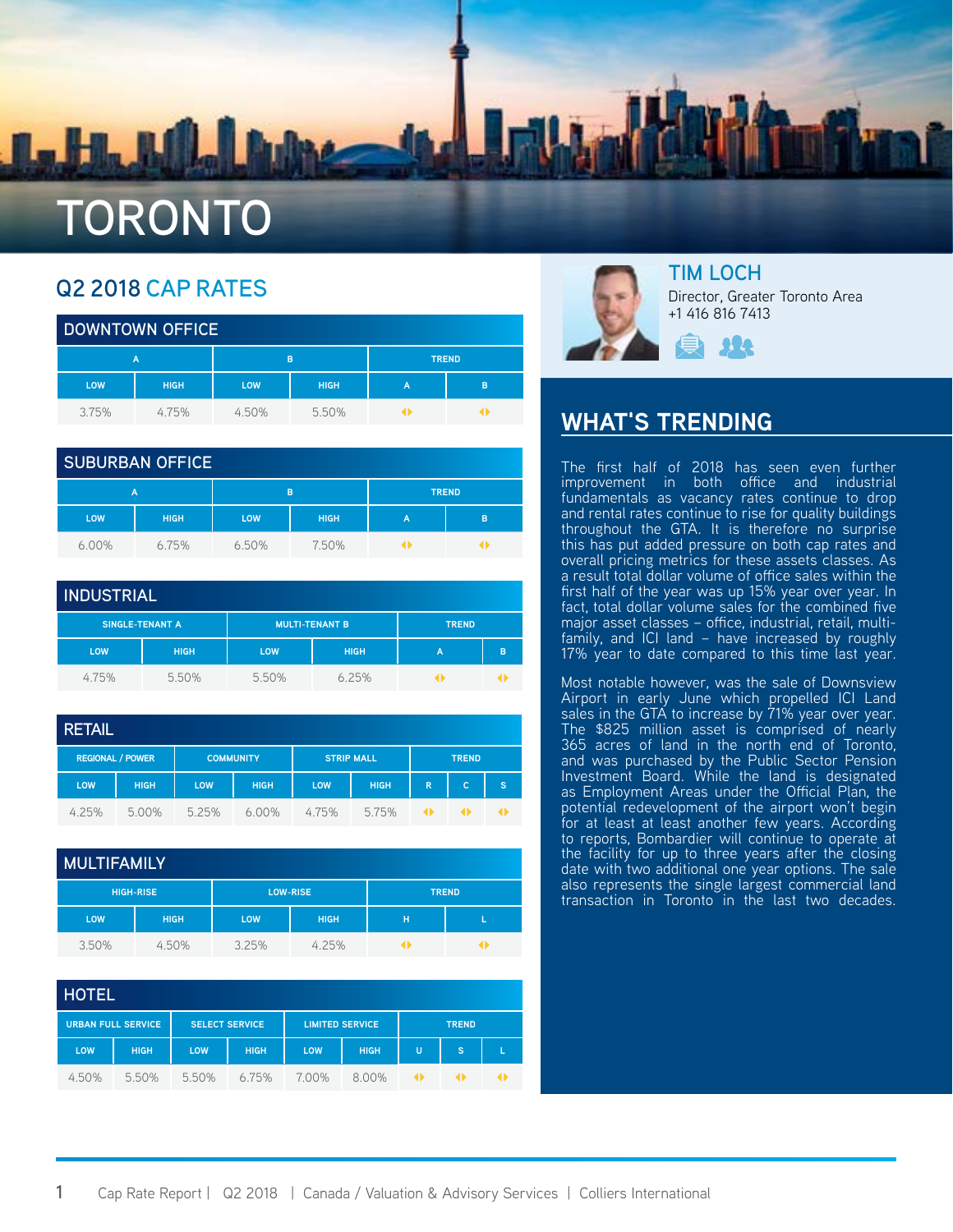

| <b>DOWNTOWN OFFICE</b> |             |                   |             |   |   |  |  |  |
|------------------------|-------------|-------------------|-------------|---|---|--|--|--|
|                        | А           | <b>TREND</b><br>B |             |   |   |  |  |  |
| <b>LOW</b>             | <b>HIGH</b> | <b>LOW</b>        | <b>HIGH</b> | A | в |  |  |  |
| 5.00%                  | 5.75%       | 5.75%             | 6.25%       |   |   |  |  |  |

| <b>SUBURBAN OFFICE</b> |             |            |             |              |   |  |  |  |
|------------------------|-------------|------------|-------------|--------------|---|--|--|--|
|                        | А           | B          |             | <b>TREND</b> |   |  |  |  |
| <b>LOW</b>             | <b>HIGH</b> | <b>LOW</b> | <b>HIGH</b> | A            | B |  |  |  |
| 6.75%                  | 775%        | 7.25%      | 8.25%       |              |   |  |  |  |

| <b>INDUSTRIAL</b> |                        |                       |              |   |   |  |  |  |
|-------------------|------------------------|-----------------------|--------------|---|---|--|--|--|
|                   | <b>SINGLE-TENANT A</b> | <b>MULTI-TENANT B</b> | <b>TREND</b> |   |   |  |  |  |
| <b>LOW</b>        | <b>HIGH</b>            | <b>LOW</b>            | <b>HIGH</b>  | А | B |  |  |  |
| 6.50%             | 7.00%                  | 6.75%                 | 7.50%        |   |   |  |  |  |

| <b>RETAIL</b> |                         |            |                                       |            |             |              |    |    |
|---------------|-------------------------|------------|---------------------------------------|------------|-------------|--------------|----|----|
|               | <b>REGIONAL / POWER</b> |            | <b>COMMUNITY</b><br><b>STRIP MALL</b> |            |             | <b>TREND</b> |    |    |
| LOW           | <b>HIGH</b>             | <b>LOW</b> | <b>HIGH</b>                           | <b>LOW</b> | <b>HIGH</b> | $\mathsf{R}$ | C. | S  |
| 5.00%         | 6.75%                   | 700%       | 7.75%                                 | 6.75%      | 7.75%       | 41           | 46 | 46 |

| <b>MULTIFAMILY</b> |                  |                 |             |              |  |  |  |  |
|--------------------|------------------|-----------------|-------------|--------------|--|--|--|--|
|                    | <b>HIGH-RISE</b> | <b>LOW-RISE</b> |             | <b>TREND</b> |  |  |  |  |
| <b>LOW</b>         | <b>HIGH</b>      | LOW.            | <b>HIGH</b> | н            |  |  |  |  |
| 4.00%              | 5.00%            | 5.25%           | 6.00%       | 41           |  |  |  |  |

| <b>HOTEL</b> |                           |                       |             |                                        |             |    |   |  |
|--------------|---------------------------|-----------------------|-------------|----------------------------------------|-------------|----|---|--|
|              | <b>URBAN FULL SERVICE</b> | <b>SELECT SERVICE</b> |             | <b>LIMITED SERVICE</b><br><b>TREND</b> |             |    |   |  |
| <b>LOW</b>   | <b>HIGH</b>               | <b>LOW</b>            | <b>HIGH</b> | <b>LOW</b>                             | <b>HIGH</b> | U  | S |  |
| $6.00\%$     | 8.00%                     | 725%                  | 8.50%       | 8.50%                                  | 975%        | 41 |   |  |



**MICHEL COLGAN** Managing Director, Montreal +1 514 764 8192



#### **WHAT'S TRENDING**

Stability is again the trend for Montréal's commercialr real estate market. But the future will maybe bring us surprise, specialy in the industrial market. Some recent transactions will show us that the market is still active for investors.

The office market remains in a holding pattern of sort with a vacancy rate of 11.1% versus 10.3% in the previous quarter. Limited leasing activity has the sector mirred in consistent average weighted asking rents which only increased minorly. Two major sales transactions occurred this past quarter that are of note: : 7250 Mile-End from Sunlife for \$155,500,000 (\$452/SF) and Crestpoint at 16750- 16766 Transcanadienne for \$35,500,000 (\$130/SF).

The retail market continues to restructure itself with few recent transactions to point to; Apple Store at 1321 Ste-Catherine West for \$25,000,000 (\$2,612/SF), Sport Bar at Tour des Canadiens for \$24,900,000 (\$910/SF), Place Repentigny for \$14,675,000 or \$74/SF and some retail properties in the heart of Mont-Tremblant for \$68,100,000.

The multi-residential market is the most active, with many small transactions. Recent major transactions are Student Residence EVO Montreal, 420 Sherbrooke Street West for \$62,250,000 or \$72,892/bed; Le Monfort Apartment Building, 1975 de Maisonneuve Boulevard West, 229 units for \$48,000,000 (\$209,607/unit); and the 3460 Peel, 268 residential building for \$79,650,000 or \$297,200 per unit.

The expected trend in the industrial market has vacancy and construction continuing to decrease. With a vacancy rate hovering around 3.0% and positive net absorption once again this past quarter, rents are expected to increase as tenants compete for space with limited new construction on the horizon. Three major lease transactions occurred , each of which was over 100,000 SF: Ideal Centre Logistic for 229,046 SF, Surplus R.D. for 159,046 SF and Socalis for 147,927 SF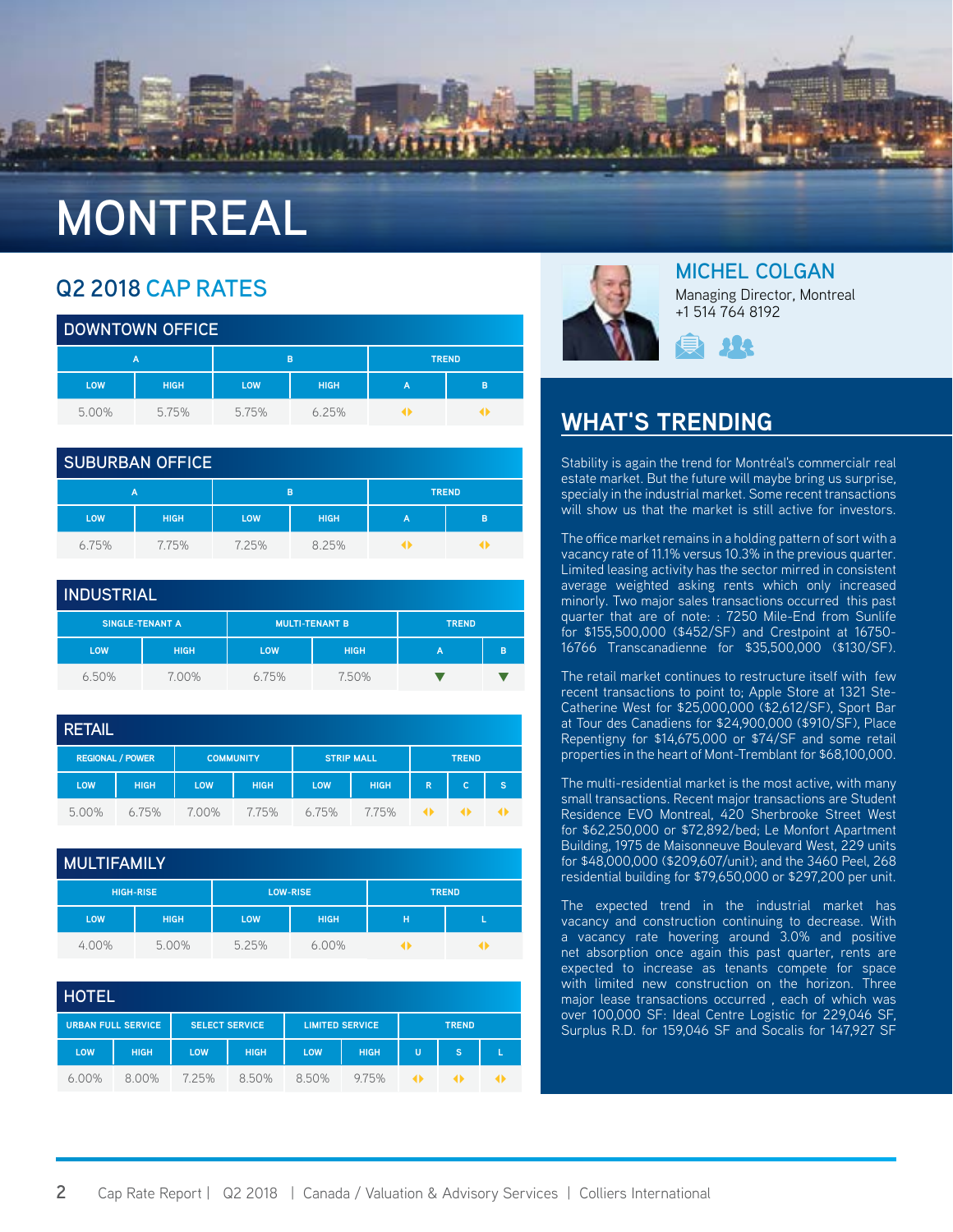

| <b>DOWNTOWN OFFICE</b> |             |            |             |                |              |  |  |  |
|------------------------|-------------|------------|-------------|----------------|--------------|--|--|--|
|                        | Α           |            | B           |                | <b>TREND</b> |  |  |  |
| <b>LOW</b>             | <b>HIGH</b> | <b>LOW</b> | <b>HIGH</b> | $\overline{A}$ | B            |  |  |  |
| $6.00\%$               | 6.75%       | 7.00%      | 8.50%       |                |              |  |  |  |

| <b>SUBURBAN OFFICE</b> |             |            |             |   |              |  |  |  |
|------------------------|-------------|------------|-------------|---|--------------|--|--|--|
|                        | А           |            | B           |   | <b>TREND</b> |  |  |  |
| <b>LOW</b>             | <b>HIGH</b> | <b>LOW</b> | <b>HIGH</b> | A | в            |  |  |  |
| $6.00\%$               | 6.75%       | 7.00%      | 8.25%       |   |              |  |  |  |

#### **INDUSTRIAL**

|            | <b>SINGLE-TENANT A</b> | <b>MULTI-TENANT B</b> |             | <b>TREND</b> |   |
|------------|------------------------|-----------------------|-------------|--------------|---|
| <b>LOW</b> | <b>HIGH</b>            | <b>LOW</b>            | <b>HIGH</b> | A            | в |
| 5.25%      | $6.00\%$               | 5.75%                 | 6.75%       |              |   |

| <b>RETAIL</b> |                         |            |                  |                   |             |              |              |   |
|---------------|-------------------------|------------|------------------|-------------------|-------------|--------------|--------------|---|
|               | <b>REGIONAL / POWER</b> |            | <b>COMMUNITY</b> | <b>STRIP MALL</b> |             | <b>TREND</b> |              |   |
| <b>LOW</b>    | <b>HIGH</b>             | <b>LOW</b> | <b>HIGH</b>      | <b>LOW</b>        | <b>HIGH</b> | $\mathsf{R}$ | $\mathsf{C}$ | S |
| 5.25%         | $6.00\%$                | 5.25%      | 6.25%            | 5.50%             | 6.50%       | 41           |              |   |

|            | <b>MULTIFAMILY</b> |       |                                 |   |   |  |  |  |  |
|------------|--------------------|-------|---------------------------------|---|---|--|--|--|--|
|            | <b>HIGH-RISE</b>   |       | <b>LOW-RISE</b><br><b>TREND</b> |   |   |  |  |  |  |
| <b>LOW</b> | <b>HIGH</b>        | LOW   | <b>HIGH</b>                     | н | L |  |  |  |  |
| 4.50%      | 5.00%              | 4.75% | 5.25%                           |   |   |  |  |  |  |

| <b>HOTEL</b> |                           |                       |             |                        |             |              |   |  |
|--------------|---------------------------|-----------------------|-------------|------------------------|-------------|--------------|---|--|
|              | <b>URBAN FULL SERVICE</b> | <b>SELECT SERVICE</b> |             | <b>LIMITED SERVICE</b> |             | <b>TREND</b> |   |  |
| <b>LOW</b>   | <b>HIGH</b>               | <b>LOW</b>            | <b>HIGH</b> | <b>LOW</b>             | <b>HIGH</b> | U            | S |  |
| 7.25%        | 925%                      | 775%                  | 9.25%       | 8.50%                  | 10.50%      |              |   |  |



#### **MARK BERESTIANSKY** Managing Director, Calgary +1 403 298 0419



#### **WHAT'S TRENDING**

Industrial, retail, and multi-family markets continue to be the most sought-after asset classes.

Capitalization rates have remained relatively flat regardless of improving leasing fundamentals. Increasing commodity prices have renewed investor confidence and optimism.

Two notable downtown office assets, First Tower and Scotia Tower, transacted in Q2 with purchase prices well below replacement cost.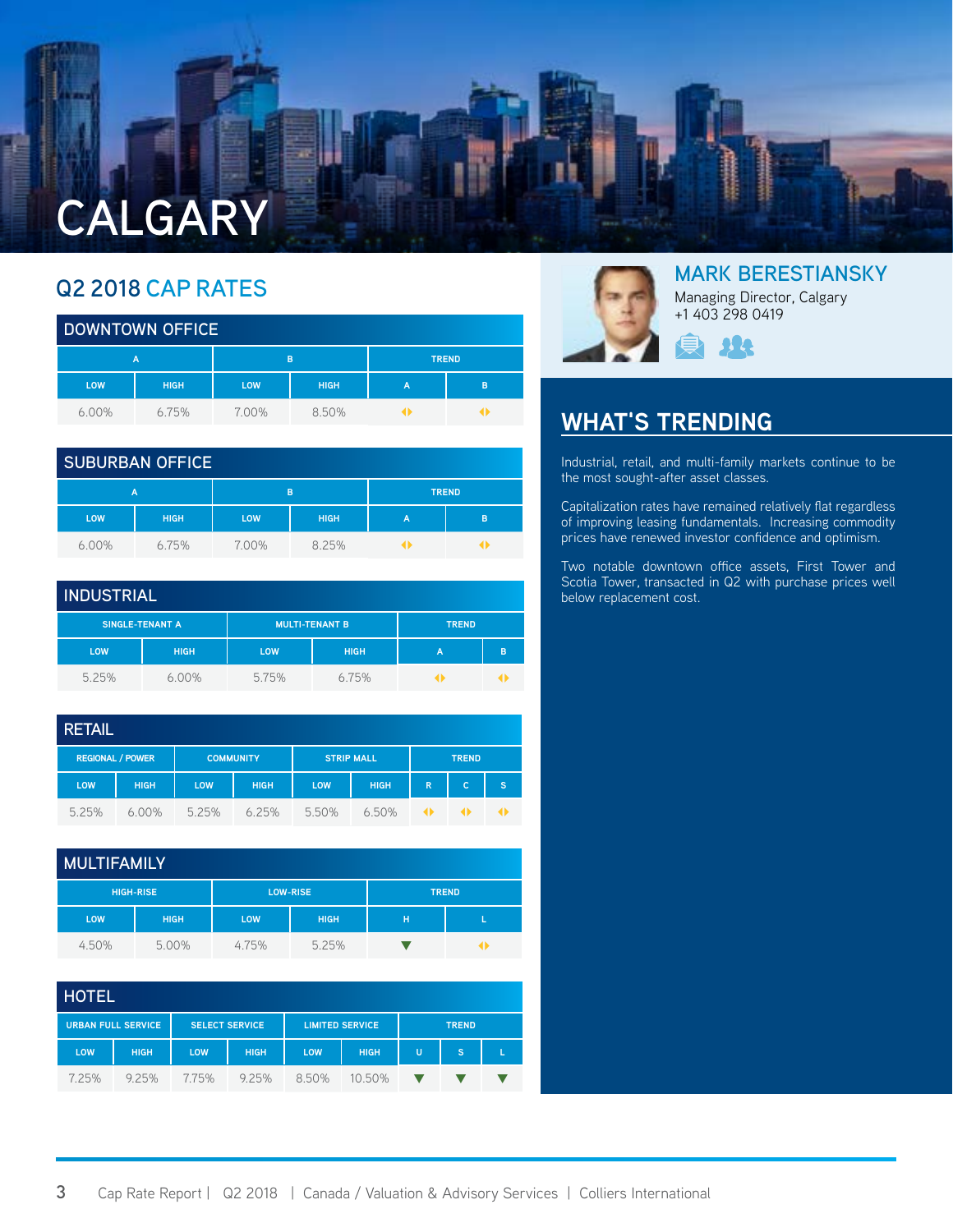# **VANCOUVER**

### **Q2 2018 CAP RATES**

| <b>DOWNTOWN OFFICE</b> |             |            |             |                |              |  |  |  |
|------------------------|-------------|------------|-------------|----------------|--------------|--|--|--|
|                        | А           |            | B           |                | <b>TREND</b> |  |  |  |
| <b>LOW</b>             | <b>HIGH</b> | <b>LOW</b> | <b>HIGH</b> | $\overline{A}$ | в            |  |  |  |
| 3.50%                  | 4 25%       | 3.50%      | 4.50%       |                |              |  |  |  |

| <b>SUBURBAN OFFICE</b> |             |            |             |                |              |  |  |  |
|------------------------|-------------|------------|-------------|----------------|--------------|--|--|--|
|                        | Α           | B          |             |                | <b>TREND</b> |  |  |  |
| <b>LOW</b>             | <b>HIGH</b> | <b>LOW</b> | <b>HIGH</b> | $\overline{A}$ | B            |  |  |  |
| 4.75%                  | 5.75%       | 5.25%      | 6.50%       |                |              |  |  |  |

| <b>INDUSTRIAL</b> |                 |                                       |             |   |   |  |  |  |  |
|-------------------|-----------------|---------------------------------------|-------------|---|---|--|--|--|--|
|                   | SINGLE-TENANT A | <b>MULTI-TENANT B</b><br><b>TREND</b> |             |   |   |  |  |  |  |
| <b>LOW</b>        | <b>HIGH</b>     | <b>LOW</b>                            | <b>HIGH</b> | А | B |  |  |  |  |
| 3.75%             | 4.75%           | $4.00\%$                              | 5.00%       |   |   |  |  |  |  |

| <b>RETAIL</b> |                         |                  |             |                   |             |              |     |   |
|---------------|-------------------------|------------------|-------------|-------------------|-------------|--------------|-----|---|
|               | <b>REGIONAL / POWER</b> | <b>COMMUNITY</b> |             | <b>STRIP MALL</b> |             | <b>TREND</b> |     |   |
| LOW           | <b>HIGH</b>             | <b>LOW</b>       | <b>HIGH</b> | <b>LOW</b>        | <b>HIGH</b> | $\mathsf{R}$ | iC. | S |
| 3.50%         | 5.25%                   | $4.00\%$         | 5.25%       | $4.00\%$          | 5.00%       | 41           |     |   |

| <b>MULTIFAMILY</b> |                  |                 |             |     |              |  |  |  |
|--------------------|------------------|-----------------|-------------|-----|--------------|--|--|--|
|                    | <b>HIGH-RISE</b> | <b>LOW-RISE</b> |             |     | <b>TREND</b> |  |  |  |
| <b>LOW</b>         | <b>HIGH</b>      | <b>LOW</b>      | <b>HIGH</b> | н   |              |  |  |  |
| 2.00%              | 3.00%            | 2.50%           | 3.50%       | 4 N |              |  |  |  |

| <b>HOTEL</b> |                           |            |                       |            |                        |                      |              |  |  |
|--------------|---------------------------|------------|-----------------------|------------|------------------------|----------------------|--------------|--|--|
|              | <b>URBAN FULL SERVICE</b> |            | <b>SELECT SERVICE</b> |            | <b>LIMITED SERVICE</b> |                      | <b>TREND</b> |  |  |
| <b>LOW</b>   | <b>HIGH</b>               | <b>LOW</b> | <b>HIGH</b>           | <b>LOW</b> | <b>HIGH</b>            | U                    | S            |  |  |
| 4.00%        | 550%                      | 5.50%      | 700%                  | 6.50%      | 8.00%                  | $\blacktriangleleft$ |              |  |  |



**JAMES GLEN** Vice President, Vancouver +1 604 681 4111



### **WHAT'S TRENDING**

The residential real estate market has seen some cooling in some segments and markets, however there is still demand for product outside of luxury markets. The big story is the rapid rise in construction costs and development levies, squeezing residual land values down. Many of the largest developers have amassed large land holdings over the years, and so are not immediately affected directly by softening absorption as their average land price is still reasonable.

Interest rates continue to remain low and so the appetite for commercial investment real estate, including apartment buildings, remains very strong in the Greater Vancouver area. An entire city block of strata retail and office units in Kitsilano were sold to a private investor for over \$80 million and a cap rate in the low four percent range. A Downtown Vancouver Class C office building is about to be sold, for around \$80 million and a cap rate in low two percent range, although this is a long-term land play. Mirroring the partial interest sales in retail and office properties sold by Cadillac Fairview and Ivanhoe Cambridge over the last 18 months, CPPIB and Manulife have offered 50%, non-managing interests in two Downtown office towers.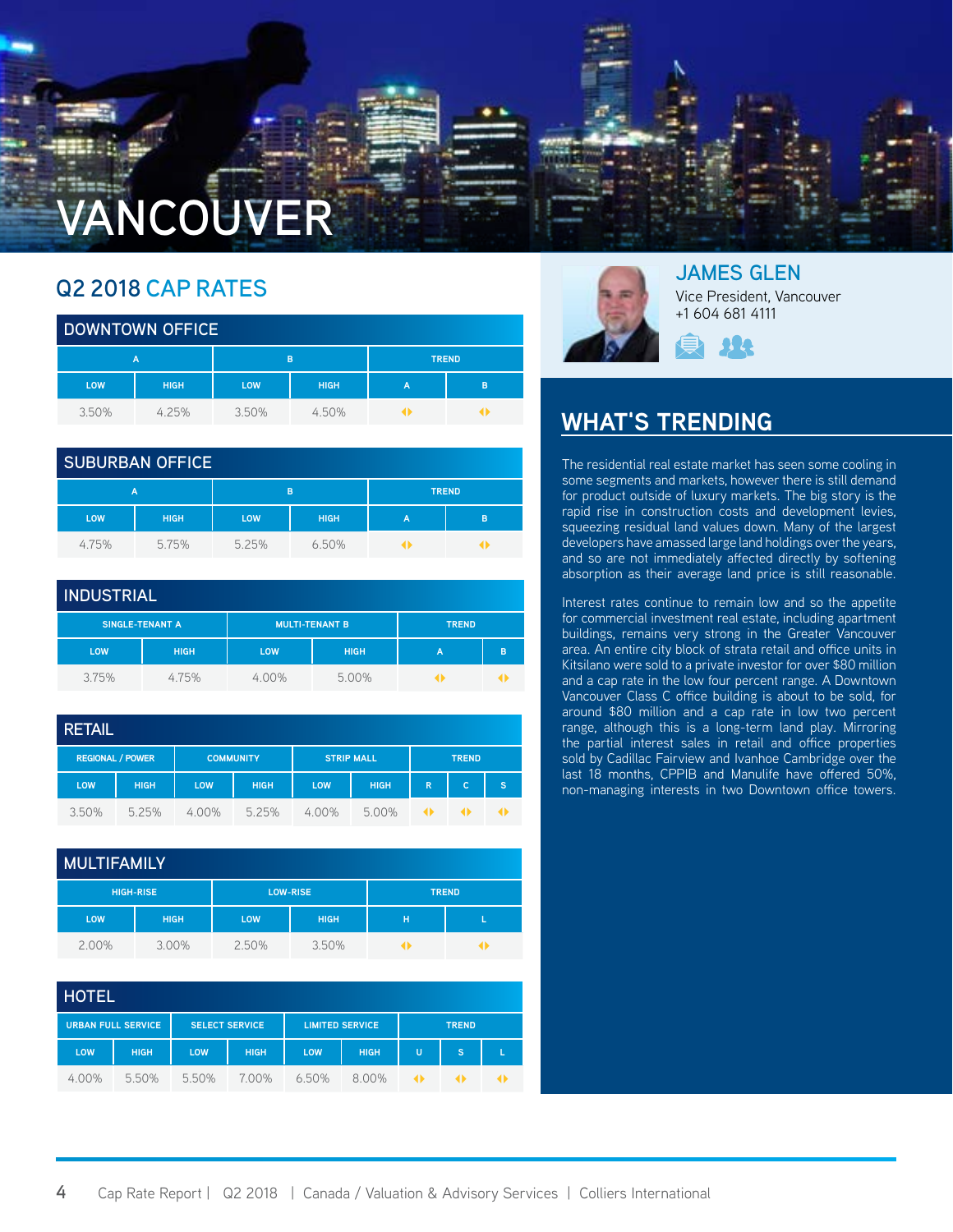## **EDMONTON**

#### **Q2 2018 CAP RATES**

| <b>DOWNTOWN OFFICE</b> |             |            |             |              |   |  |  |
|------------------------|-------------|------------|-------------|--------------|---|--|--|
|                        | А           | B          |             | <b>TREND</b> |   |  |  |
| <b>LOW</b>             | <b>HIGH</b> | <b>LOW</b> | <b>HIGH</b> | A            | в |  |  |
| $6.00\%$               | 700%        | 6.50%      | 7.50%       |              |   |  |  |

|            | <b>SUBURBAN OFFICE</b> |            |             |              |   |  |  |  |
|------------|------------------------|------------|-------------|--------------|---|--|--|--|
|            | А                      |            | B           | <b>TREND</b> |   |  |  |  |
| <b>LOW</b> | <b>HIGH</b>            | <b>LOW</b> | <b>HIGH</b> | A            | B |  |  |  |
| 6.25%      | 7.25%                  | 6.75%      | 7.75%       |              |   |  |  |  |

| <b>INDUSTRIAL</b> |                        |            |                       |              |   |  |  |  |
|-------------------|------------------------|------------|-----------------------|--------------|---|--|--|--|
|                   | <b>SINGLE-TENANT A</b> |            | <b>MULTI-TENANT B</b> | <b>TREND</b> |   |  |  |  |
| <b>LOW</b>        | <b>HIGH</b>            | <b>LOW</b> | <b>HIGH</b>           | А            | B |  |  |  |
| 5.75%             | 6.75%                  | 6.25%      | 7.25%                 |              |   |  |  |  |

| <b>RETAIL</b> |                         |            |                                       |            |             |              |   |   |
|---------------|-------------------------|------------|---------------------------------------|------------|-------------|--------------|---|---|
|               | <b>REGIONAL / POWER</b> |            | <b>COMMUNITY</b><br><b>STRIP MALL</b> |            |             | <b>TREND</b> |   |   |
| LOW           | <b>HIGH</b>             | <b>LOW</b> | <b>HIGH</b>                           | <b>LOW</b> | <b>HIGH</b> | $\mathsf{R}$ | C | S |
| 5.25%         | $6.00\%$                | 5.50%      | 6.25%                                 | 5.75%      | 6.50%       | 41           |   |   |

|            | <b>MULTIFAMILY</b> |                 |             |              |  |  |  |  |
|------------|--------------------|-----------------|-------------|--------------|--|--|--|--|
|            | <b>HIGH-RISE</b>   | <b>LOW-RISE</b> |             | <b>TREND</b> |  |  |  |  |
| <b>LOW</b> | <b>HIGH</b>        | <b>LOW</b>      | <b>HIGH</b> | н            |  |  |  |  |
| 4.75%      | 5.50%              | 5.25%           | 6.25%       |              |  |  |  |  |

| <b>HOTEL</b> |                           |            |                       |                        |             |   |              |  |
|--------------|---------------------------|------------|-----------------------|------------------------|-------------|---|--------------|--|
|              | <b>URBAN FULL SERVICE</b> |            | <b>SELECT SERVICE</b> | <b>LIMITED SERVICE</b> |             |   | <b>TREND</b> |  |
| <b>LOW</b>   | <b>HIGH</b>               | <b>LOW</b> | <b>HIGH</b>           | <b>LOW</b>             | <b>HIGH</b> | Ū | s            |  |
| 7.50%        | 9.50%                     | 8.25%      | 9.50%                 | 8.75%                  | 10.75%      |   |              |  |



#### **ANDREW MACLEOD**

Senior V. President, Edmonton +1 780 969 2977



#### **WHAT'S TRENDING**

Job gains in the Edmonton region continue to demonstrate that the region is recovering from thedownturn in 2016. With further month-over-month increases in June 2018, the Edmonton region's full-time employment gains suggest employer confidence is on the rise as they add to their workforce and increase hours worked.

In the second half of 2018, employment in Edmonton should see growth in the manufacturing, professional services and financial services sectors. However, the unemployment rate is unlikely to move much lower than the 6.6% seen in June as individuals, discouraged by less favourable employment conditions in in the first quarterof 2018, return to the active labour force.

Growth in the working-age population, up by 1.8% from June 2017 to June 2018, will be a key factor in addressing labour and skill shortages that may emerge in Edmonton as the local economy continues to recover and the labour market tightens. However, with Edmonton's unemployment rate still well above the national average, net migration to the region has slowed down (especially when compared to the volumes seen from 2010 to 2014), which will slow the growth in the working-age population over the remainder of 2018.

The quarter was marked by AIMCO's acquisition of Edmonton Tower in Ice District following the sale of 9888 Jasper. With rising interest rates expected in the near term, expect cap rates to become effected as rents appear to have reached stability. Multi-family assets continue to be sought after with competition growing fierce due to limited available supply.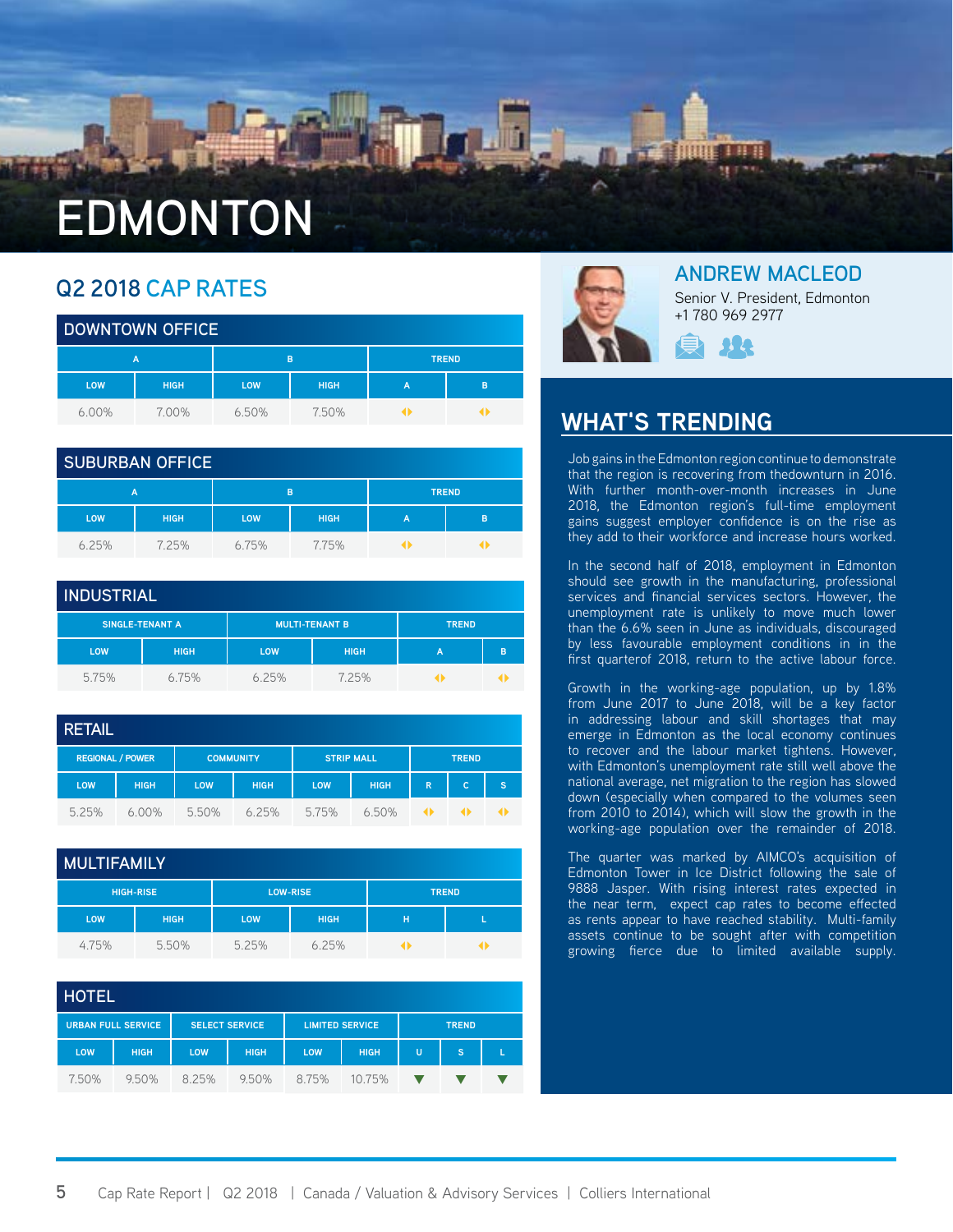

| <b>DOWNTOWN OFFICE</b> |             |            |             |                |              |  |  |
|------------------------|-------------|------------|-------------|----------------|--------------|--|--|
|                        | Α           | B          |             |                | <b>TREND</b> |  |  |
| <b>LOW</b>             | <b>HIGH</b> | <b>LOW</b> | <b>HIGH</b> | $\overline{A}$ | B            |  |  |
| 4.50%                  | $6.00\%$    | 6.50%      | 7.50%       |                |              |  |  |

|            | <b>SUBURBAN OFFICE</b> |            |              |                |   |  |  |  |
|------------|------------------------|------------|--------------|----------------|---|--|--|--|
| A          | B                      |            | <b>TREND</b> |                |   |  |  |  |
| <b>LOW</b> | <b>HIGH</b>            | <b>LOW</b> | <b>HIGH</b>  | $\overline{A}$ | B |  |  |  |
| 6.25%      | 700%                   | 700%       | 8.00%        |                |   |  |  |  |

|            | <b>INDUSTRIAL</b>      |                       |             |              |   |  |  |  |  |
|------------|------------------------|-----------------------|-------------|--------------|---|--|--|--|--|
|            | <b>SINGLE-TENANT A</b> | <b>MULTI-TENANT B</b> |             | <b>TREND</b> |   |  |  |  |  |
| <b>LOW</b> | <b>HIGH</b>            | <b>LOW</b>            | <b>HIGH</b> | A            | в |  |  |  |  |
| 5.00%      | 7.00%                  | 5.50%                 | 7.00%       |              |   |  |  |  |  |

| <b>RETAIL</b> |                         |            |                                       |            |              |                  |    |   |
|---------------|-------------------------|------------|---------------------------------------|------------|--------------|------------------|----|---|
|               | <b>REGIONAL / POWER</b> |            | <b>COMMUNITY</b><br><b>STRIP MALL</b> |            | <b>TREND</b> |                  |    |   |
| <b>LOW</b>    | <b>HIGH</b>             | <b>LOW</b> | <b>HIGH</b>                           | <b>LOW</b> | <b>HIGH</b>  | $\mathsf{R}$     | C. | S |
| 5.00%         | 5.50%                   | $6.00\%$   | 6.50%                                 | 6.25%      | 7.00%        | $\blacktriangle$ |    |   |

| <b>MULTIFAMILY</b> |                  |            |                 |              |  |
|--------------------|------------------|------------|-----------------|--------------|--|
|                    | <b>HIGH-RISE</b> |            | <b>LOW-RISE</b> | <b>TREND</b> |  |
| LOW                | <b>HIGH</b>      | <b>LOW</b> | <b>HIGH</b>     | н            |  |
| 4.50%              | 5.00%            | 4.75%      | 5.50%           | 41           |  |

| <b>HOTEL</b> |                           |                                                 |             |            |              |   |   |  |
|--------------|---------------------------|-------------------------------------------------|-------------|------------|--------------|---|---|--|
|              | <b>URBAN FULL SERVICE</b> | <b>LIMITED SERVICE</b><br><b>SELECT SERVICE</b> |             |            | <b>TREND</b> |   |   |  |
| <b>LOW</b>   | <b>HIGH</b>               | <b>LOW</b>                                      | <b>HIGH</b> | <b>LOW</b> | <b>HIGH</b>  | U | s |  |
| $6.00\%$     | 7.75%                     | 7.50%                                           | 8.50%       | 8.50%      | 10.00%       |   |   |  |



#### **OLIVER TIGHE** Managing Director, Ottawa

+1 613 683 2225



### **WHAT'S TRENDING**

The overall sentiment of the Ottawa market from investors appears to be improving with a significant number of lower cost assets trading as well as increased demand for product throughout the Ottawa area. As the LRT Confederation Line begins to approach its finals stages, demand around the LRT line continues to be noticed, as does new development.

The office market did not see any major activity this quarter though investor demand does remain strong. The most significant office trade of the quarter was the sale of the Medical Arts Building located at 180 Metcalfe Street for the reported consideration of \$15,000,000.

The retail market is expected to see a bounce back in the coming years after several years of struggle with the loss of several big-box retailers. Though with the near completion of the Confederation Line along with new multi-family development, demand is expected to steadily increase through the remainder of the year while retail tenants will reap the benefits of new development throughout the city.

Ottawa's industrial market continues to be one of Canada's top performing industrial markets. This was further seen this quarter with Amazon's announcement that it would make a major investment in the Ottawa area with the construction of a 1,000,000+ SF warehouse containing 99 truck bays. In addition to this major announcement, the industrial market saw a major portfolio trade with the sale of four industrial malls from the Investors Group to Desjardins FSLAC for the reported consideration of \$59,295,000 and totaling 481,541 SF.

There remains of number of apartment rental projects underway throughout the city as demand for rental units continues to increase. Although, purpose built apartment rentals have been the center of attention in recent years in the multi-family market, it appears that the condo market is finally making a resurgence.

Overall, the remainder of the year is expected to replicate the past six months with continued strong performance. Demand for product in all asset classes are expected to increase as we progress forward to completion with major projects.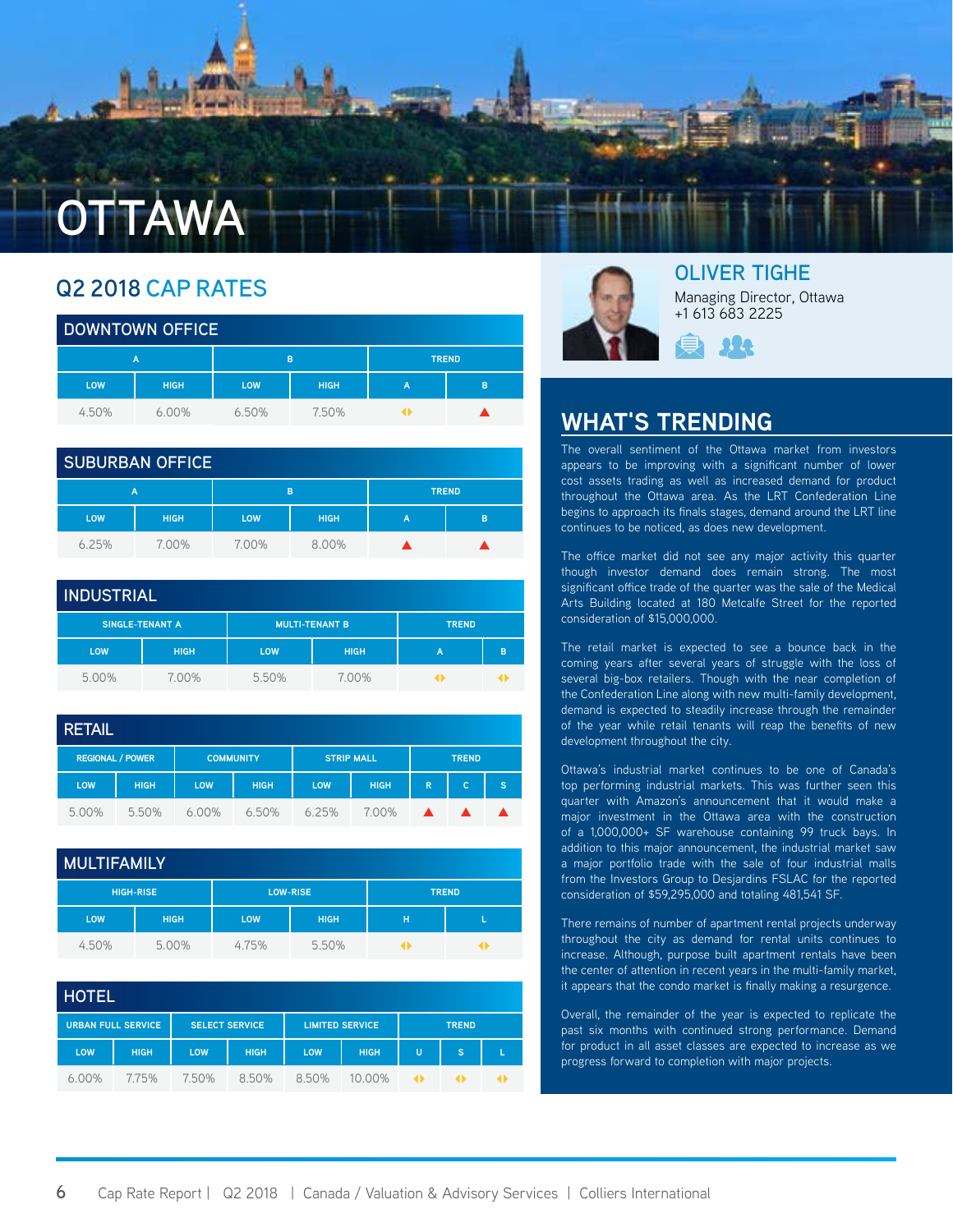# **WINNIPEG**

#### **Q2 2018 CAP RATES**

|            | <b>DOWNTOWN OFFICE</b> |                   |             |                |   |  |  |  |  |
|------------|------------------------|-------------------|-------------|----------------|---|--|--|--|--|
|            | A                      | B<br><b>TREND</b> |             |                |   |  |  |  |  |
| <b>LOW</b> | <b>HIGH</b>            | <b>LOW</b>        | <b>HIGH</b> | $\overline{A}$ | B |  |  |  |  |
| 5.50%      | 6.25%                  | 6.25%             | 7.25%       |                |   |  |  |  |  |

| <b>SUBURBAN OFFICE</b> |             |            |             |              |   |  |  |  |
|------------------------|-------------|------------|-------------|--------------|---|--|--|--|
|                        | A           | B          |             | <b>TREND</b> |   |  |  |  |
| <b>LOW</b>             | <b>HIGH</b> | <b>LOW</b> | <b>HIGH</b> | A            | B |  |  |  |
| N/A                    | N/A         | 6.50%      | 7.25%       |              |   |  |  |  |

| <b>INDUSTRIAL</b> |                        |                       |             |              |   |  |  |  |  |
|-------------------|------------------------|-----------------------|-------------|--------------|---|--|--|--|--|
|                   | <b>SINGLE-TENANT A</b> | <b>MULTI-TENANT B</b> |             | <b>TREND</b> |   |  |  |  |  |
| <b>LOW</b>        | <b>HIGH</b>            | <b>LOW</b>            | <b>HIGH</b> |              | B |  |  |  |  |
| 6.50%             | 7.00%                  | 6.50%                 | 7.00%       |              |   |  |  |  |  |

| <b>RETAIL</b> |                         |                  |             |                   |             |              |          |   |
|---------------|-------------------------|------------------|-------------|-------------------|-------------|--------------|----------|---|
|               | <b>REGIONAL / POWER</b> | <b>COMMUNITY</b> |             | <b>STRIP MALL</b> |             | <b>TREND</b> |          |   |
| LOW           | <b>HIGH</b>             | <b>LOW</b>       | <b>HIGH</b> | <b>LOW</b>        | <b>HIGH</b> | $\mathsf{R}$ | <b>C</b> | S |
| 6.00%         | 6.50%                   | $6.00\%$         | 6.75%       | $6.00\%$          | 6.75%       |              |          |   |

|            | <b>MULTIFAMILY</b> |                 |             |              |  |  |  |  |  |
|------------|--------------------|-----------------|-------------|--------------|--|--|--|--|--|
|            | <b>HIGH-RISE</b>   | <b>LOW-RISE</b> |             | <b>TREND</b> |  |  |  |  |  |
| <b>LOW</b> | <b>HIGH</b>        | <b>LOW</b>      | <b>HIGH</b> | н            |  |  |  |  |  |
| 5.00%      | $6.00\%$           | 5.00%           | $6.00\%$    |              |  |  |  |  |  |

| <b>HOTEL</b> |                           |                       |             |                        |             |              |    |  |  |
|--------------|---------------------------|-----------------------|-------------|------------------------|-------------|--------------|----|--|--|
|              | <b>URBAN FULL SERVICE</b> | <b>SELECT SERVICE</b> |             | <b>LIMITED SERVICE</b> |             | <b>TREND</b> |    |  |  |
| <b>LOW</b>   | <b>HIGH</b>               | <b>LOW</b>            | <b>HIGH</b> | <b>LOW</b>             | <b>HIGH</b> | U            | 'S |  |  |
| 7.75%        | 9.25%                     | 8.50%                 | 9.75%       | 9.50%                  | 11.00%      |              |    |  |  |



**ROB PRETEAU** Senior Associate, Winnipeg +1 204 926 3827

### 222

### **WHAT'S TRENDING**

Halfway through 2018, demand for good quality investment properties in Winnipeg continues to be strong. Some investors are waiting to see the effects of rising interest rates on cap rates before entering the market. If cap rates do increase due to interest rate increases, it's expected that the multi-family market would be the first impacted due to this sector having the lowest spread (cap rate minus interest rate) relative to the retail, office and industrial sectors. In terms of recent trends in the multi-family market, more and more landlords have been opting to upgrade suites within their developments and apply for an above guidelines rental increase with the residential tenancies branch to increase the overall revenue for the property.

The industrial sector continues to see an increased demand for multi-tenant investment properties. The average rental rate within southwest Winnipeg is currently \$13.37 per square foot on a net basis with the rest of Winnipeg being in the \$6.75-\$7.00 per square foot net range. Cap rates for most industrial transactions are currently in the 6.50% to 7.0% range but could see a decrease pending some transactions that have not yet closed.

The office sector is expected to see some changes as we move into 2018. Tower one of True North Square continues to lease up space during the construction process and is expected to complete construction in late 2018. The result of this additional office space will most likely be increased vacancy within downtown and downward pressure on rental rates for class A buildings located at Portage and Main. Cap rates are expected to remain steady during the coming quarter.

The demand for multi-tenant retail properties remained steady throughout 2017 and is expected to remain strong through 2018. The lack of good quality inventory in the retail sector has held cap rates steady over the past year. Cap rates for retail properties in Winnipeg are typically in the 6.0% to 6.5% range for most transactions.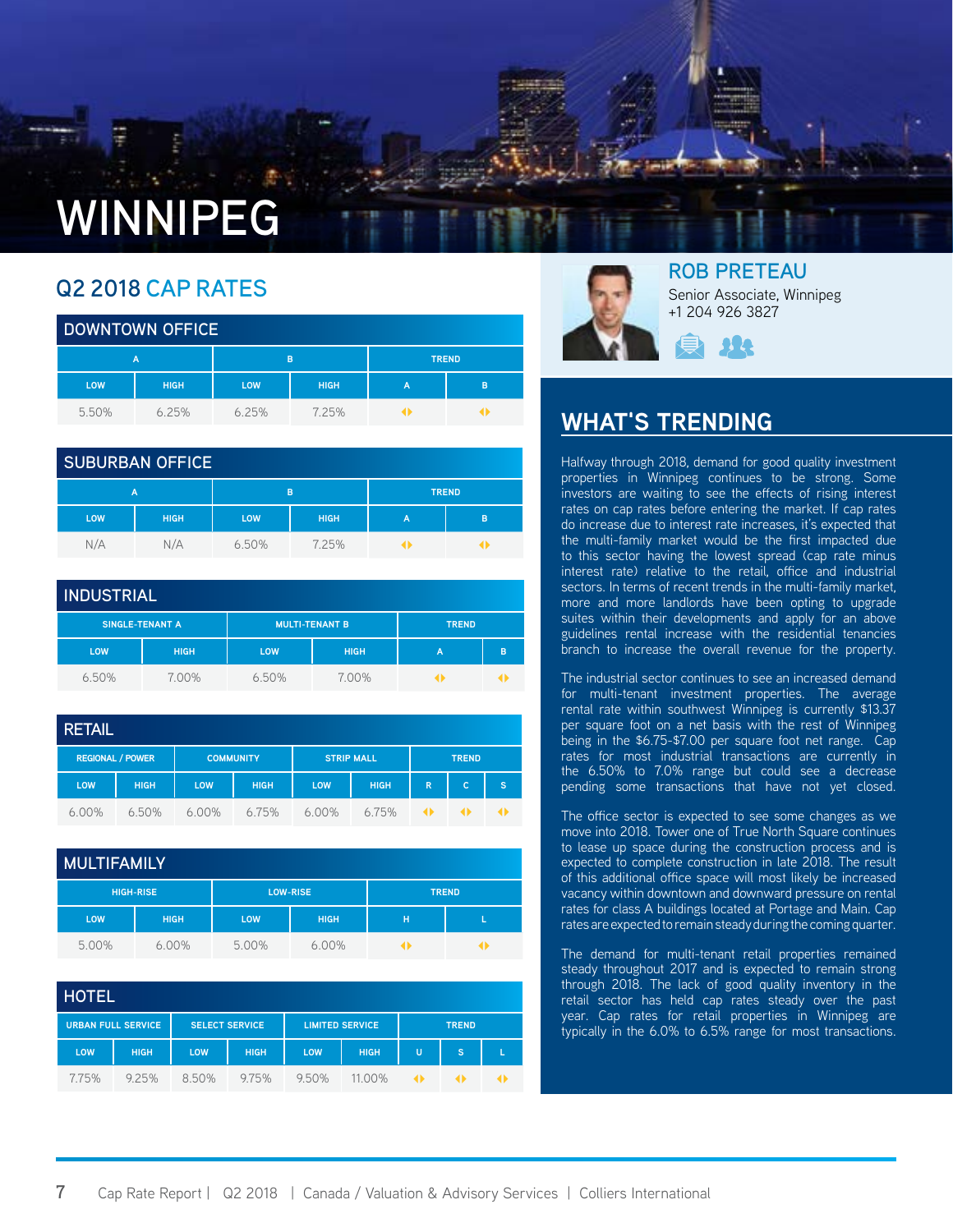

| <b>DOWNTOWN OFFICE</b> |             |                   |             |                |   |  |  |  |
|------------------------|-------------|-------------------|-------------|----------------|---|--|--|--|
|                        | А           | <b>TREND</b><br>B |             |                |   |  |  |  |
| <b>LOW</b>             | <b>HIGH</b> | <b>LOW</b>        | <b>HIGH</b> | $\overline{A}$ | B |  |  |  |
| 6.25%                  | 7.25%       | 7.25%             | 8.25%       |                |   |  |  |  |

|            | <b>SUBURBAN OFFICE</b> |            |             |   |              |  |  |  |  |
|------------|------------------------|------------|-------------|---|--------------|--|--|--|--|
|            | A                      | B          |             |   | <b>TREND</b> |  |  |  |  |
| <b>LOW</b> | <b>HIGH</b>            | <b>LOW</b> | <b>HIGH</b> | A | B            |  |  |  |  |
| 6.50%      | 7.25%                  | 7.25%      | 8.25%       |   |              |  |  |  |  |

| <b>INDUSTRIAL</b> |                        |                       |             |              |  |  |  |  |  |
|-------------------|------------------------|-----------------------|-------------|--------------|--|--|--|--|--|
|                   | <b>SINGLE-TENANT A</b> | <b>MULTI-TENANT B</b> |             | <b>TREND</b> |  |  |  |  |  |
| <b>LOW</b>        | <b>HIGH</b>            | <b>LOW</b>            | <b>HIGH</b> | А            |  |  |  |  |  |
| 625%              | 7.00%                  | 725%                  | 8.00%       |              |  |  |  |  |  |

| <b>RETAIL</b> |                         |            |                  |                   |             |              |    |    |
|---------------|-------------------------|------------|------------------|-------------------|-------------|--------------|----|----|
|               | <b>REGIONAL / POWER</b> |            | <b>COMMUNITY</b> | <b>STRIP MALL</b> |             | <b>TREND</b> |    |    |
| <b>LOW</b>    | <b>HIGH</b>             | <b>LOW</b> | <b>HIGH</b>      | LOW               | <b>HIGH</b> | $\mathsf{R}$ | C. | S  |
| 5.50%         | 6.25%                   | 7.00%      | 8.00%            | 6.25%             | 7.75%       |              |    | 41 |

| <b>MULTIFAMILY</b> |                  |                 |             |              |  |  |  |  |
|--------------------|------------------|-----------------|-------------|--------------|--|--|--|--|
|                    | <b>HIGH-RISE</b> | <b>LOW-RISE</b> |             | <b>TREND</b> |  |  |  |  |
| LOW                | <b>HIGH</b>      | <b>LOW</b>      | <b>HIGH</b> | н            |  |  |  |  |
| 4.75%              | 5.25%            | 4.85%%          | 6.25%       |              |  |  |  |  |

| <b>HOTEL</b> |                           |                       |             |                        |             |              |              |  |
|--------------|---------------------------|-----------------------|-------------|------------------------|-------------|--------------|--------------|--|
|              | <b>URBAN FULL SERVICE</b> | <b>SELECT SERVICE</b> |             | <b>LIMITED SERVICE</b> |             | <b>TREND</b> |              |  |
| <b>LOW</b>   | <b>HIGH</b>               | <b>LOW</b>            | <b>HIGH</b> | <b>LOW</b>             | <b>HIGH</b> | U            | <sub>S</sub> |  |
| 7.00%        | 8.50%                     | 8.25%                 | 9.75%       | 9.50%                  | 11.00%      |              | 41           |  |



### **MITCH WILE**

Managing Director, Halifax +1 902 442 8701



#### **Also in October Strathallen acquired a 44-property portfolio from a subsidiary of OneREIT. The portfolio included the WHAT'S TRENDING**

**shopping centre which sold for a reported price of \$5.6 mil-**Halifax is in a growth phase. The Conference Board of **lion) and the Lancaster Mall in St. John's, NB (A Walmart-an-**Halifax economy is expected to see marked improvement this year, as broad-based growth will drive real GDP gains Canada Spring 2018 Metropolitan Outlook reports that the of 1.9% in 2018 and 1.8% in 2019, up from 0.8% last year.

The CBD is emerging from a "construction zone" state and the fruits of labour are in full view. There has been investment in the hundreds of millions of dollars in new development – including the Convention Centre, hotels, office towers and luxury apartments – and the construction cranes continue to dot the sky. The Halifax skyline is undergoing transformational change that is very positive for the future of the City.

The investment market remains stable. Class B and C office are being challenged in some areas of the downtown as a result of the new Class A inventory. The industrial market in Halifax has been in growth phase; new construction has enabled movement to higher ceiling and larger yard offerings, creating vacancies in older product. Further, the low interest rate environment has prompted many tenants to buy or construct facilities in favor of renting, further contributing to elevated vacancy. Vacancy rates are now declining and rents rising. There has been substantial investment activity in the Burnside Industrial Park.

The multi residential market continues to see substantial development of new buildings in all areas of the City, with the downtown now being a focal point for high quality development. The new supply is being met with enthusiasm from the market as tenants are upgrading from older rental stock to modern buildings. The downtown is emerging as a new residential community – a virtuous circle by which the growing neighbourhood will support resident-oriented businesses (shops, services, restaurants, cafes, etc.) and the office market to an extent.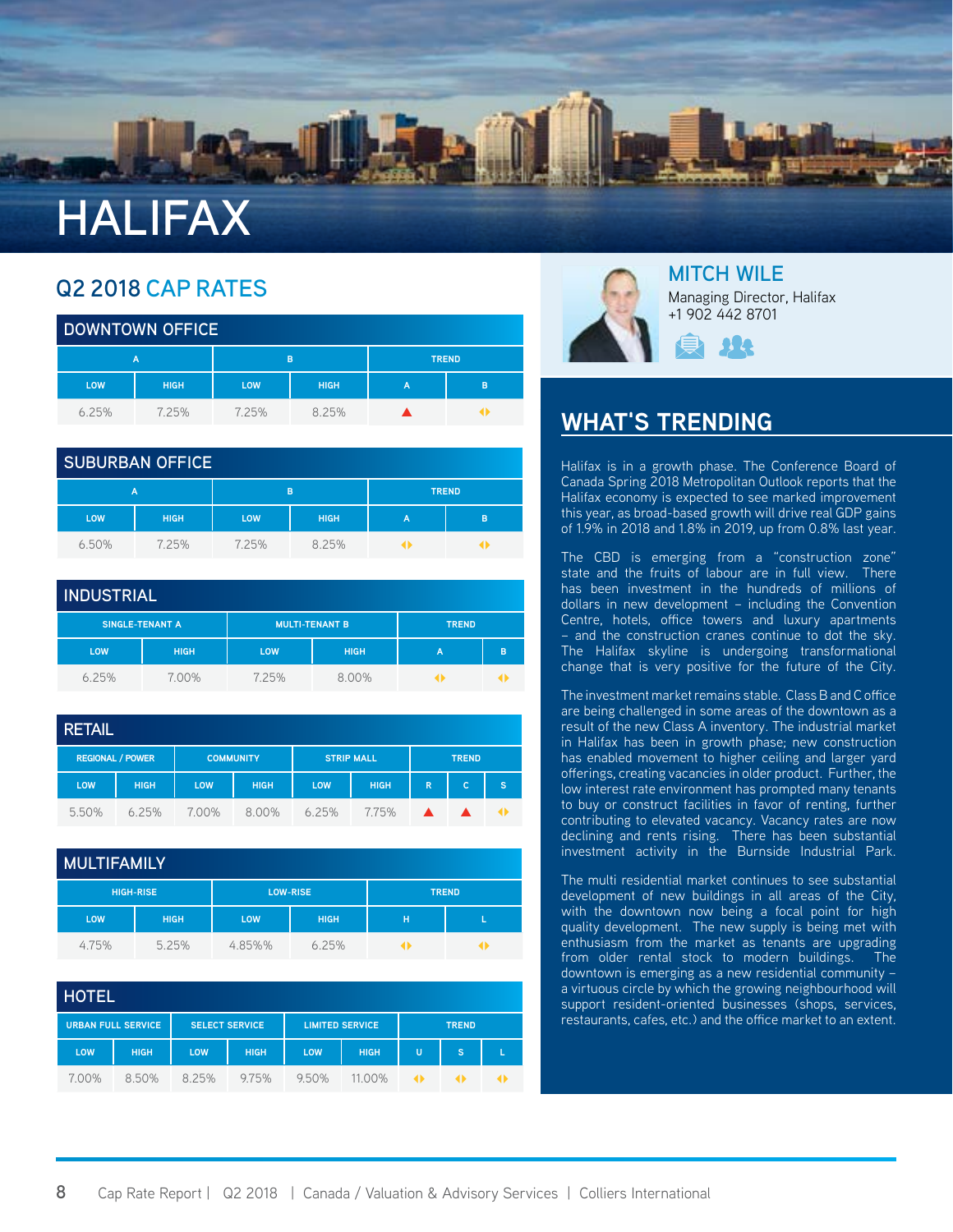## **VICTORIA**

### **Q2 2018 CAP RATES**

|            | <b>DOWNTOWN OFFICE</b> |            |                   |                |   |  |  |  |  |
|------------|------------------------|------------|-------------------|----------------|---|--|--|--|--|
|            | А                      |            | <b>TREND</b><br>B |                |   |  |  |  |  |
| <b>LOW</b> | <b>HIGH</b>            | <b>LOW</b> | <b>HIGH</b>       | $\overline{A}$ | B |  |  |  |  |
| 4.75%      | 5.00%                  | 5.25%      | 5.50%             |                |   |  |  |  |  |

|            | <b>SUBURBAN OFFICE</b> |            |             |              |   |  |  |  |  |
|------------|------------------------|------------|-------------|--------------|---|--|--|--|--|
|            | A                      |            | <b>B</b>    | <b>TREND</b> |   |  |  |  |  |
| <b>LOW</b> | <b>HIGH</b>            | <b>LOW</b> | <b>HIGH</b> | A            | B |  |  |  |  |
| 5.25%      | 5.50%                  | 5.50%      | 5.75%       |              |   |  |  |  |  |

#### **INDUSTRIAL SINGLE-TENANT A MULTI-TENANT B TREND LOW HIGH LOW HIGH A B** 5.00% 5.25% 5.00% 5.25%

| <b>RETAIL</b> |                         |            |                  |            |                   |              |     |   |
|---------------|-------------------------|------------|------------------|------------|-------------------|--------------|-----|---|
|               | <b>REGIONAL / POWER</b> |            | <b>COMMUNITY</b> |            | <b>STRIP MALL</b> | <b>TREND</b> |     |   |
| <b>LOW</b>    | <b>HIGH</b>             | <b>LOW</b> | <b>HIGH</b>      | <b>LOW</b> | <b>HIGH</b>       | $\mathsf{R}$ | iC. | S |
| 5.00%         | 5.25%                   | 5.25%      | 5.50%            | 5.25%      | 5.50%             | 41           |     |   |

|            | <b>MULTIFAMILY</b> |            |                 |              |  |  |  |  |  |
|------------|--------------------|------------|-----------------|--------------|--|--|--|--|--|
|            | <b>HIGH-RISE</b>   |            | <b>LOW-RISE</b> | <b>TREND</b> |  |  |  |  |  |
| <b>LOW</b> | <b>HIGH</b>        | <b>LOW</b> | <b>HIGH</b>     | н            |  |  |  |  |  |
| 3.50%      | 3.75%              | $4.00\%$   | 4.25%           | 41           |  |  |  |  |  |

| <b>HOTEL</b> |                           |                       |             |                        |             |              |   |  |
|--------------|---------------------------|-----------------------|-------------|------------------------|-------------|--------------|---|--|
|              | <b>URBAN FULL SERVICE</b> | <b>SELECT SERVICE</b> |             | <b>LIMITED SERVICE</b> |             | <b>TREND</b> |   |  |
| <b>LOW</b>   | <b>HIGH</b>               | <b>LOW</b>            | <b>HIGH</b> | <b>LOW</b>             | <b>HIGH</b> | U            | s |  |
| $6.00\%$     | 7.00%                     | 7.00%                 | $9.00\%$    | 8.00%                  | 10.00%      |              |   |  |



**ANDREW BUHR** Associate, Victoria +1 250 414 8371



### **WHAT'S TRENDING**

**Louisville** 

The investment market in Victoria remained stable for Q2 2018. The absence of any real notable transactions was not due to a lack of demand, as that remains strong across all asset classes, but due to the lack of available and quality product.

The multifamily market recorded the \$3.2M sale at 920 Hillside Avenue, a 1975 built, four storey mixed use development located in the lower west end of the Hillside/ Quadra neighbourhood of Victoria. This mixed use property transaction represents the lower end of the typical trading range at a capitalization rate of approximately 4%.

There are four other significant transactions of which three were value add scenarios that closed this quarter and one notable downtown office investment sale that transacted at an undisclosed capitalization rate.

Several additional deals are currently pending and expected to close in the third quarter. Included are a mixed-use property and an industrial investment each within the capitalization rates ranges shown over the past two quarters. The outlook remains positive for the third quarter of 2018 across all asset classes for Victoria.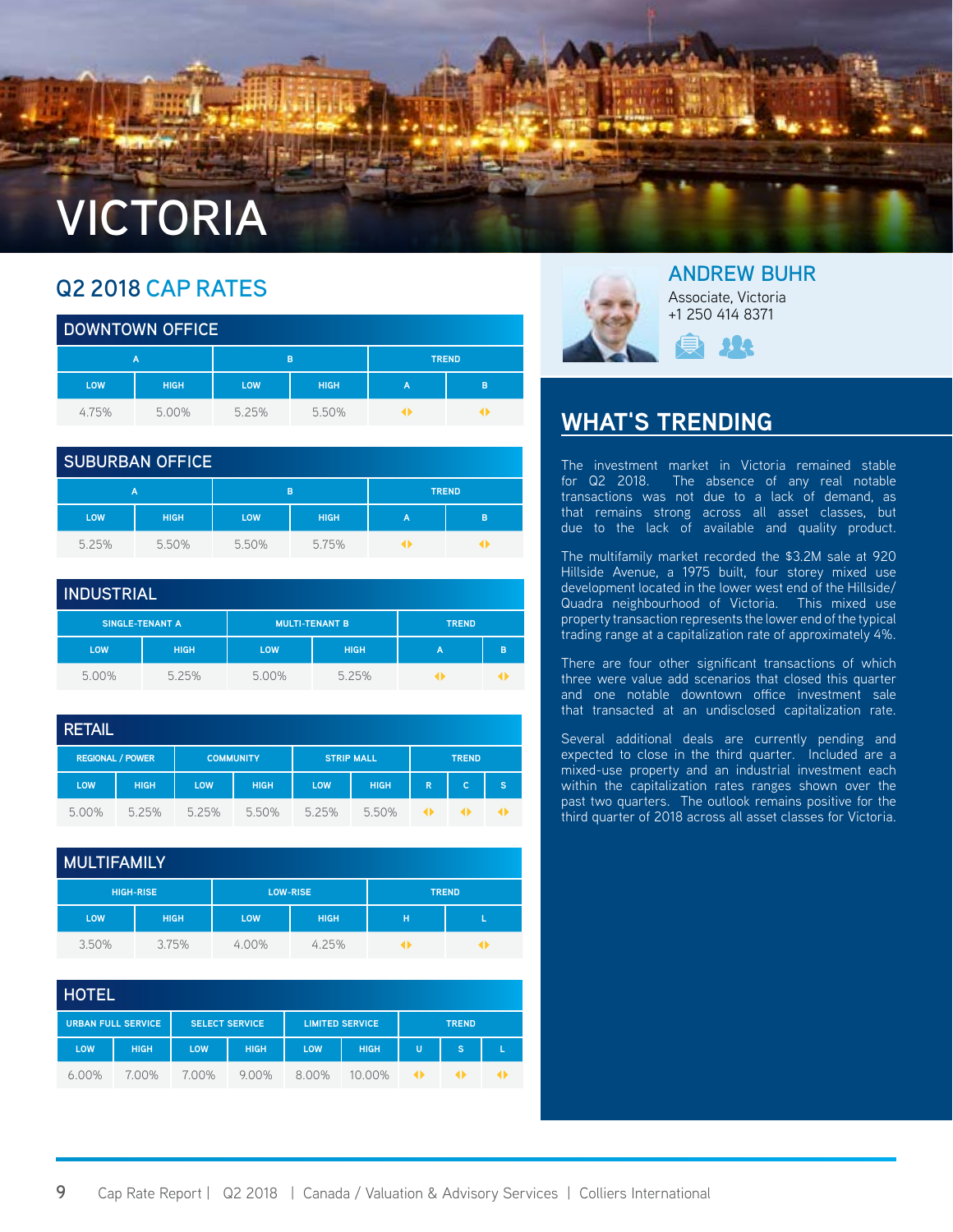## Canada Cap Rate Report

|               | <b>DOWNTOWN OFFICE</b> |             |             |             |                      |                  |  |  |  |  |
|---------------|------------------------|-------------|-------------|-------------|----------------------|------------------|--|--|--|--|
| <b>MARKET</b> | $\overline{A}$         |             | $\mathsf B$ |             | <b>TREND</b>         |                  |  |  |  |  |
| <b>CITY</b>   | <b>LOW</b>             | <b>HIGH</b> | <b>LOW</b>  | <b>HIGH</b> | $\overline{A}$       | $\overline{B}$   |  |  |  |  |
| Vancouver     | 3.50%                  | 4.25%       | 3.50%       | 4.50%       | $\blacklozenge$      | $\blacklozenge$  |  |  |  |  |
| Calgary       | 6.00%                  | 6.75%       | 7.00%       | 8.50%       | $\blacklozenge$      | $\blacklozenge$  |  |  |  |  |
| Edmonton      | 6.00%                  | 7.00%       | 6.50%       | 7.50%       | $\rightarrow$        | $\blacklozenge$  |  |  |  |  |
| Toronto       | 3.75%                  | 4.75%       | 4.50%       | 5.50%       | $\blacktriangledown$ | $\blacklozenge$  |  |  |  |  |
| Ottawa        | 6.00%                  | 6.25%       | 6.75%       | 7.25%       | $\blacklozenge$      | $\blacktriangle$ |  |  |  |  |
| Montreal      | 5.00%                  | 5.75%       | 5.75%       | 6.25%       | $\blacklozenge$      | $\blacklozenge$  |  |  |  |  |
| Winnipeg      | 5.50%                  | 6.25%       | 6.25%       | 7.25%       | $\rightarrow$        | $\blacklozenge$  |  |  |  |  |
| Halifax       | 6.25%                  | 7.25%       | 7.25%       | 8.25%       | $\blacktriangle$     | $\blacklozenge$  |  |  |  |  |
| Victoria      | 4.75%                  | 5.00%       | 5.25%       | 5.50%       | $\blacklozenge$      | $\blacklozenge$  |  |  |  |  |

|               | <b>SUBURBAN OFFICE</b> |             |            |             |                  |                  |  |  |  |
|---------------|------------------------|-------------|------------|-------------|------------------|------------------|--|--|--|
| <b>MARKET</b> | $\mathsf{A}$           |             | $\sf{B}$   |             | <b>TREND</b>     |                  |  |  |  |
| <b>CITY</b>   | <b>LOW</b>             | <b>HIGH</b> | <b>LOW</b> | <b>HIGH</b> | $\overline{A}$   | $\sf{B}$         |  |  |  |
| Vancouver     | 4.75%                  | 5.75%       | 5.25%      | 6.50%       | $\blacklozenge$  | $\blacklozenge$  |  |  |  |
| Calgary       | 6.00%                  | 6.75%       | 7.00%      | 8.25%       | $\blacklozenge$  | $\blacklozenge$  |  |  |  |
| Edmonton      | 6.25%                  | 7.25%       | 6.75%      | 7.75%       | $\blacklozenge$  | $\rightarrow$    |  |  |  |
| Toronto       | 6.00%                  | 6.75%       | 6.50%      | 7.50%       | $\blacklozenge$  | $\ddot{\bullet}$ |  |  |  |
| Ottawa        | 6.50%                  | 7.00%       | 7.50%      | 8.00%       | $\blacktriangle$ | $\blacktriangle$ |  |  |  |
| Montreal      | 6.75%                  | 7.75%       | 7.25%      | 8.25%       | $\blacklozenge$  | $\blacklozenge$  |  |  |  |
| Winnipeg      | N/A                    | N/A         | 6.50%      | 7.25%       | $\blacklozenge$  | $\rightarrow$    |  |  |  |
| Halifax       | 6.50%                  | 7.25%       | 7.25%      | 8.25%       | $\blacklozenge$  | $\blacklozenge$  |  |  |  |
| Victoria      | 5.25%                  | 5.50%       | 5.50%      | 5.75%       | $\blacklozenge$  | $\blacklozenge$  |  |  |  |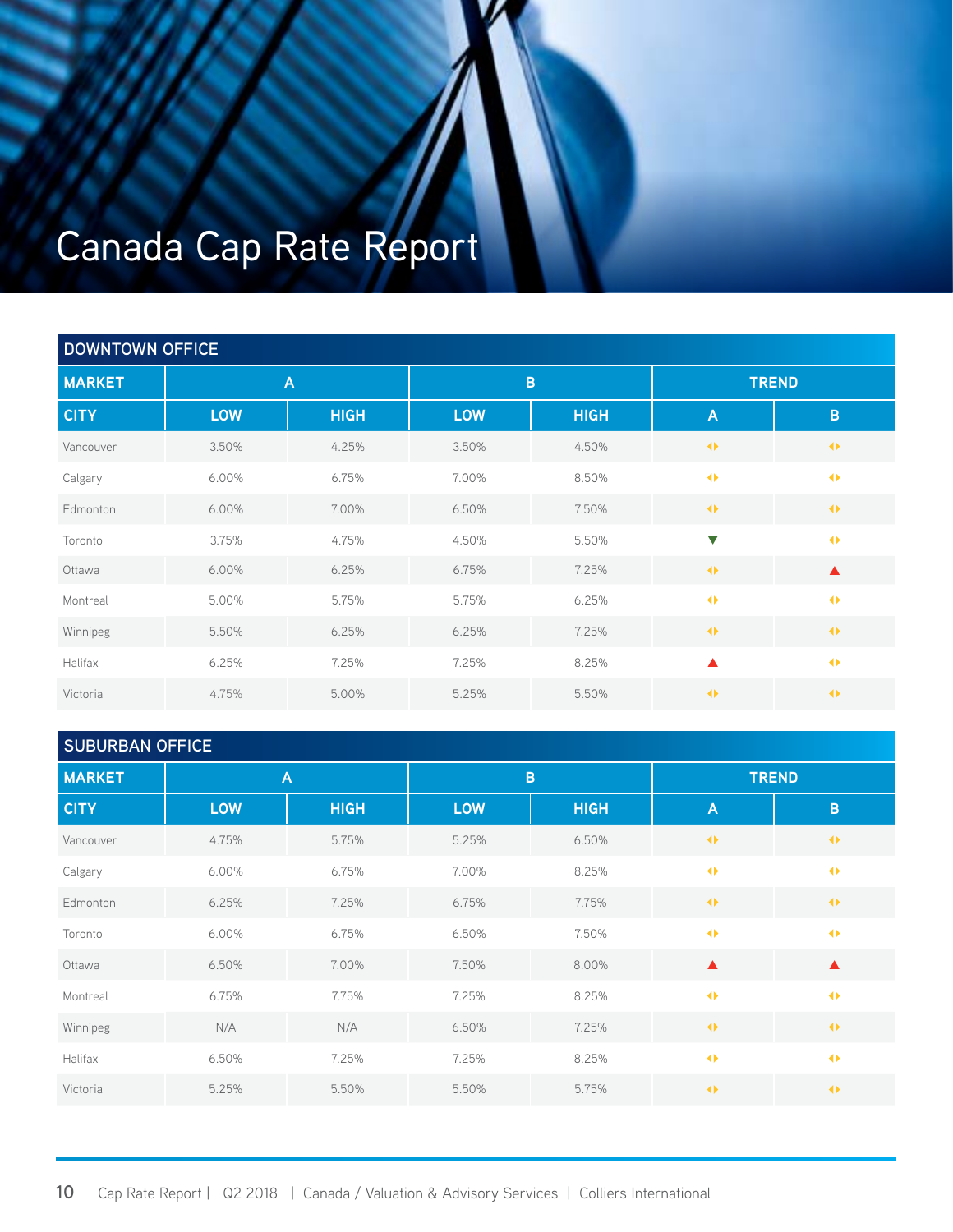## Canada Cap Rate Report

| <b>INDUSTRIAL</b> |            |                        |                       |             |                      |                      |  |  |  |  |
|-------------------|------------|------------------------|-----------------------|-------------|----------------------|----------------------|--|--|--|--|
| <b>MARKET</b>     |            | <b>SINGLE-TENANT A</b> | <b>MULTI-TENANT B</b> |             | <b>TREND</b>         |                      |  |  |  |  |
| <b>CITY</b>       | <b>LOW</b> | <b>HIGH</b>            | <b>LOW</b>            | <b>HIGH</b> | $\mathsf{A}$         | $\mathbf B$          |  |  |  |  |
| Vancouver         | 3.75%      | 4.75%                  | 4.00%                 | 5.00%       | $\blacklozenge$      | $\blacklozenge$      |  |  |  |  |
| Calgary           | 5.25%      | 6.00%                  | 5.75%                 | 6.75%       | $\blacklozenge$      | $\blacklozenge$      |  |  |  |  |
| Edmonton          | 5.75%      | 6.75%                  | 6.25%                 | 7.25%       | $\blacklozenge$      | $\blacklozenge$      |  |  |  |  |
| Toronto           | 4.75%      | 5.50%                  | 5.50%                 | 6.25%       | $\blacklozenge$      | $\blacktriangledown$ |  |  |  |  |
| Ottawa            | 6.00%      | 6.50%                  | 6.00%                 | 6.50%       | $\blacklozenge$      | $\blacklozenge$      |  |  |  |  |
| Montreal          | 6.50%      | 7.00%                  | 6.75%                 | 7.50%       | $\blacktriangledown$ | $\blacktriangledown$ |  |  |  |  |
| Winnipeg          | 6.50%      | 7.00%                  | 6.50%                 | 7.00%       | $\blacklozenge$      | $\blacklozenge$      |  |  |  |  |
| Halifax           | 6.25%      | 7.00%                  | 7.25%                 | 8.00%       | $\blacklozenge$      | $\blacklozenge$      |  |  |  |  |
| Victoria          | 5.00%      | 5.25%                  | 5.00%                 | 5.25%       | $\rightarrow$        | $\blacklozenge$      |  |  |  |  |

| <b>MULTIFAMILY</b> |  |  |
|--------------------|--|--|
|                    |  |  |
|                    |  |  |

| <b>MARKET</b> | <b>HIGH-RISE</b> |             | <b>LOW-RISE</b> |             | <b>TREND</b>         |                 |  |
|---------------|------------------|-------------|-----------------|-------------|----------------------|-----------------|--|
| <b>CITY</b>   | <b>LOW</b>       | <b>HIGH</b> | <b>LOW</b>      | <b>HIGH</b> | н                    | L               |  |
| Vancouver     | 2.00%            | 3.00%       | 2.50%           | 3.50%       | $\blacklozenge$      | $\blacklozenge$ |  |
| Calgary       | 4.50%            | 5.00%       | 4.75%           | 5.25%       | $\blacktriangledown$ | $\blacklozenge$ |  |
| Edmonton      | 4.75%            | 5.50%       | 5.25%           | 6.25%       | $\blacklozenge$      | $\blacklozenge$ |  |
| Toronto       | 3.50%            | 4.50%       | 3.25%           | 4.25%       | $\blacklozenge$      | $\blacklozenge$ |  |
| Ottawa        | 4.50%            | 5.00%       | 4.75%           | 5.50%       | $\blacklozenge$      | $\blacklozenge$ |  |
| Montreal      | 4.00%            | 5.00%       | 5.25%           | 6.00%       | $\blacklozenge$      | $\blacklozenge$ |  |
| Winnipeg      | 5.00%            | 6.00%       | 5.00%           | 6.00%       | $\blacklozenge$      | $\blacklozenge$ |  |
| Halifax       | 4.75%            | 5.25%       | 4.85%           | 6.25%       | $\blacklozenge$      | $\blacklozenge$ |  |
| Victoria      | 3.50%            | 3.75%       | 4.00%           | 4.25%       | $\blacklozenge$      | $\blacklozenge$ |  |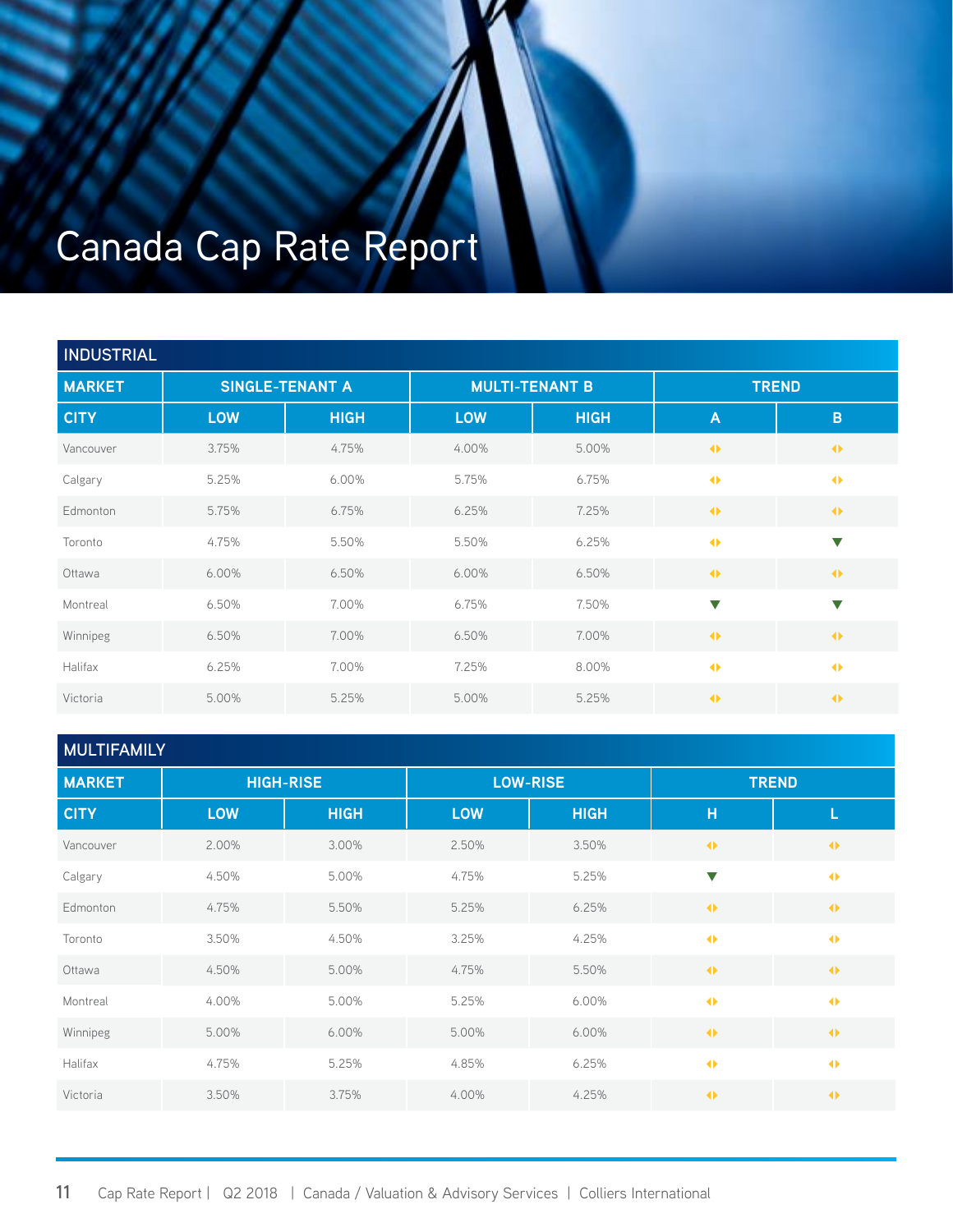## Canada Cap Rate Report

| <b>HOTEL</b>  |            |                           |            |                       |            |                        |                      |                      |                      |  |
|---------------|------------|---------------------------|------------|-----------------------|------------|------------------------|----------------------|----------------------|----------------------|--|
| <b>MARKET</b> |            | <b>URBAN FULL SERVICE</b> |            | <b>SELECT SERVICE</b> |            | <b>LIMITED SERVICE</b> |                      | <b>TREND</b>         |                      |  |
| <b>CITY</b>   | <b>LOW</b> | <b>HIGH</b>               | <b>LOW</b> | <b>HIGH</b>           | <b>LOW</b> | <b>HIGH</b>            | U                    | S                    |                      |  |
| Vancouver     | 4.00%      | 5.50%                     | 5.50%      | 7.00%                 | 6.50%      | 8.00%                  | $\blacklozenge$      | $\blacklozenge$      | $\blacklozenge$      |  |
| Calgary       | 7.25%      | 9.25%                     | 7.75%      | 9.25%                 | 8.50%      | 10.50%                 | $\blacktriangledown$ |                      | $\blacktriangledown$ |  |
| Edmonton      | 7.50%      | 9.50%                     | 8.25%      | 9.50%                 | 8.75%      | 10.75                  | $\blacktriangledown$ | v                    | $\blacktriangledown$ |  |
| Toronto       | 4.50%      | 5.50%                     | 5.50%      | 6.75%                 | 7.00%      | 8.00%                  | $\blacklozenge$      | $\blacktriangleleft$ | $\blacklozenge$      |  |
| Ottawa        | $6.00\%$   | 7.75%                     | 7.50%      | 8.50%                 | 8.50%      | 10.00%                 | $\rightarrow$        | $\blacklozenge$      | $\blacklozenge$      |  |
| Montreal      | 6.00%      | 8.00%                     | 7.25%      | 8.50%                 | 8.50%      | 9.75%                  | $\blacklozenge$      | $\blacklozenge$      | $\blacktriangleleft$ |  |
| Winnipeg      | 7.75%      | 9.25%                     | 8.50%      | 9.75%                 | 9.50%      | 11.00%                 | $\blacklozenge$      | $\blacklozenge$      | $\rightarrow$        |  |
| Halifax       | 7.00%      | 8.50%                     | 8.25%      | 9.75%                 | 9.50%      | 11.00%                 | $\blacklozenge$      | $\blacktriangleleft$ | $\blacklozenge$      |  |
| Victoria      | $6.00\%$   | 7.00%                     | 7.00%      | 9.00%                 | 8.00%      | 10.00%                 | $\blacklozenge$      | $\blacktriangleleft$ | $\blacktriangleleft$ |  |

| <b>RETAIL</b> |                         |             |            |                  |            |                   |                  |                      |                      |
|---------------|-------------------------|-------------|------------|------------------|------------|-------------------|------------------|----------------------|----------------------|
| <b>MARKET</b> | <b>REGIONAL / POWER</b> |             |            | <b>COMMUNITY</b> |            | <b>STRIP MALL</b> | <b>TREND</b>     |                      |                      |
| <b>CITY</b>   | <b>LOW</b>              | <b>HIGH</b> | <b>LOW</b> | <b>HIGH</b>      | <b>LOW</b> | <b>HIGH</b>       | R                | С                    | ls,                  |
| Vancouver     | 3.50%                   | 5.25%       | 4.00%      | 5.25%            | 4.00%      | 5.00%             | $\blacklozenge$  | $\blacklozenge$      | $\rightarrow$        |
| Calgary       | 5.25%                   | 6.00%       | 5.25%      | 6.25%            | 5.50%      | 6.50%             | $\blacklozenge$  | $\blacklozenge$      | $\blacklozenge$      |
| Edmonton      | 5.25%                   | 6.00%       | 5.50%      | 6.25%            | 5.75%      | 6.50%             | $\blacklozenge$  | $\blacklozenge$      | $\rightarrow$        |
| Toronto       | 4.25%                   | 5.00%       | 5.25%      | 6.00%            | 4.75%      | 5.75%             | $\blacklozenge$  | $\blacklozenge$      | $\blacktriangleleft$ |
| Ottawa        | 5.00%                   | 5.50%       | 6.00%      | 6.50%            | 6.25%      | 7.00%             | $\blacktriangle$ |                      | ▲                    |
| Montreal      | 5.00%                   | 6.75%       | 7.00%      | 7.75%            | 6.75%      | 7.75%             | $\blacklozenge$  | $\blacktriangleleft$ | $\blacklozenge$      |
| Winnipeg      | 6.00%                   | 6.50%       | 6.00%      | 6.75%            | 6.00%      | 6.75%             | $\blacklozenge$  | $\blacklozenge$      | $\rightarrow$        |
| Halifax       | 5.50%                   | 6.25%       | 7.00%      | 8.00%            | 6.25%      | 7.50%             | ▲                |                      | $\blacktriangleleft$ |
| Victoria      | 5.00%                   | 5.25%       | 5.25%      | 5.50%            | 5.25%      | 5.50%             | $\blacklozenge$  | $\blacklozenge$      | $\blacklozenge$      |